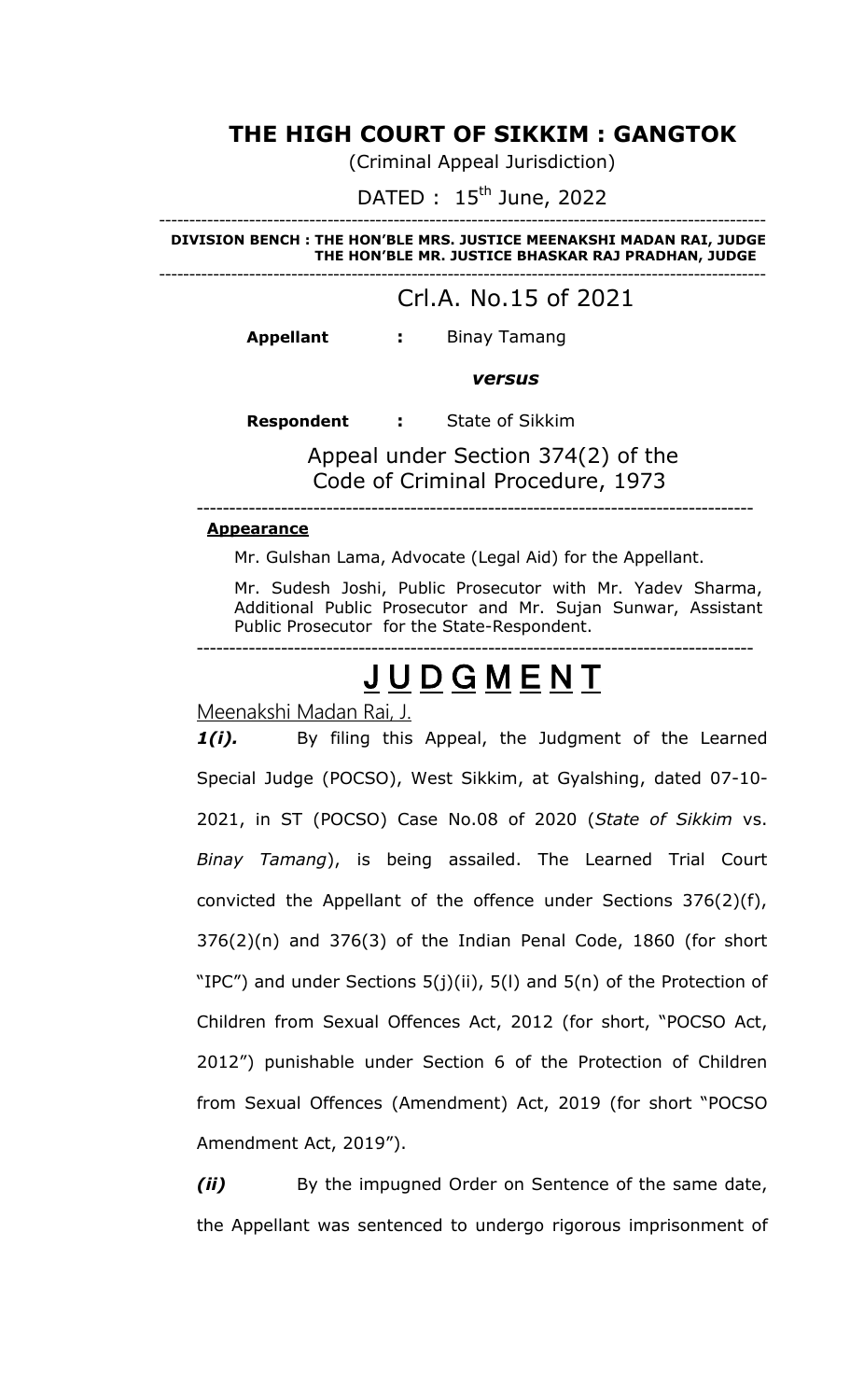25 years under Section 376(2)(f) of the IPC; 20 years under Section 376(2)(n) of the IPC; 30 years under Section 376(3) of the IPC; 30 years under Section 5(j)(ii)/6 of the POCSO Amendment Act, 2019; 20 years under Section 5(l)/6 of the POCSO Amendment Act, 2019; and 25 years under Section 5(n)/6 of the POCSO Amendment Act, 2019. Fine was imposed along with the sentences of imprisonment and bore default clauses of imprisonment. The sentences of imprisonment were ordered to run concurrently, setting off the period of imprisonment already undergone, in terms of Section 428 of the Code of Criminal Procedure, 1973 (for short, "Cr.P.C.").

*2.* The matter has its genesis in the FIR, Exhibit 8, dated 11-02-2020 lodged by P.W.5, Dr. Geeta Rai, in-charge of the concerned Public Health Centre (PHC), informing the Officer-in-Charge of the jurisdictional Police Station, that the minor victim, P.W.4, 13 years of age, had been brought to the PHC with a complaint of having missed her period (menstrual cycle). On examination, she was found to be pregnant. Based on the said information, FIR No.02/20, dated 11-02-2020, was registered against the Appellant, aged 39 years and taken up for investigation. On completion of investigation, Charge-Sheet was submitted against the Appellant under Sections 376(2)(f),  $376(2)(n)$  and  $376(3)$  of the IPC and, under Sections  $5(j)(ii)$ ,  $5(l)$ and 5(n) of the POCSO Act, 2012 punishable under Section 6 of the POCSO Amendment Act, 2019. The Learned Trial Court took cognizance of the offences and framed Charges against the Appellant under the above-mentioned Sections. The Prosecution examined fifteen witnesses. Following the closure of the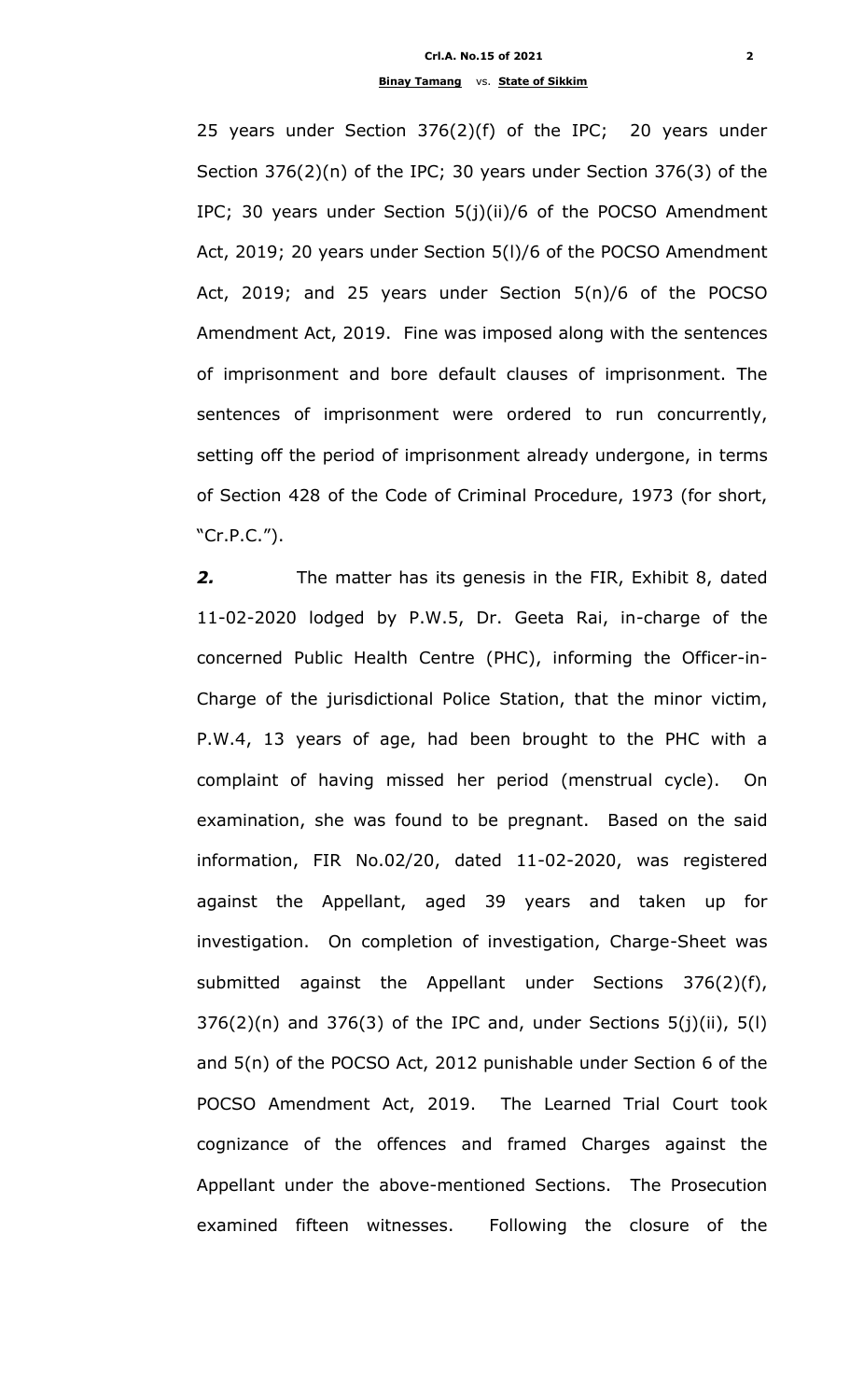Prosecution evidence, the Appellant was examined under Section 313 Cr.P.C. and his responses recorded. In his defence he claimed that he had been a paying guest in the house of the victim, paying a rent of Rs.1,500/- (Rupees one thousand and five hundred) only. He was not married to the victim"s mother and when he wanted to return home she had told him she would see how he would do so. The Learned Trial Court on consideration of the evidence, pronounced both the impugned Judgment of Conviction and Order on Sentence.

*3(i).* Assailing both before this Court, Learned Counsel for the Appellant in the first prong of his arguments contended that the opinion of the Expert stating that the DNA of the fetus matched the DNA of the Appellant is beset with suspicion as the extraction of the blood samples of the Appellant, the victim and the fetus and the chain of safe custody thereof has not been detailed by the Prosecution. Exhibit 15 is the requisition dated 19-03-2020 for extraction of the Appellant's blood sample for DNA analysis but records do not reveal as to who the blood sample was handed over to by the Doctor who extracted it, apart from which there were no independent witnesses who saw the extraction or the containers in which the samples were kept. Similarly, vide Exhibit 17, the Investigating Officer (hereinafter, I.O.), P.W.15 made a requisition, dated 05-03-2020, for extraction of blood sample of the victim, but the records do not indicate who received the extracted sample. As per the I.O. vide Exhibit 33 the blood samples collected from the Appellant, the victim and the fetus of the victim were forwarded to the Centre for DNA Fingerprinting and Diagnostics (CDFD), Hyderabad, Telengana, but records are devoid of the date of such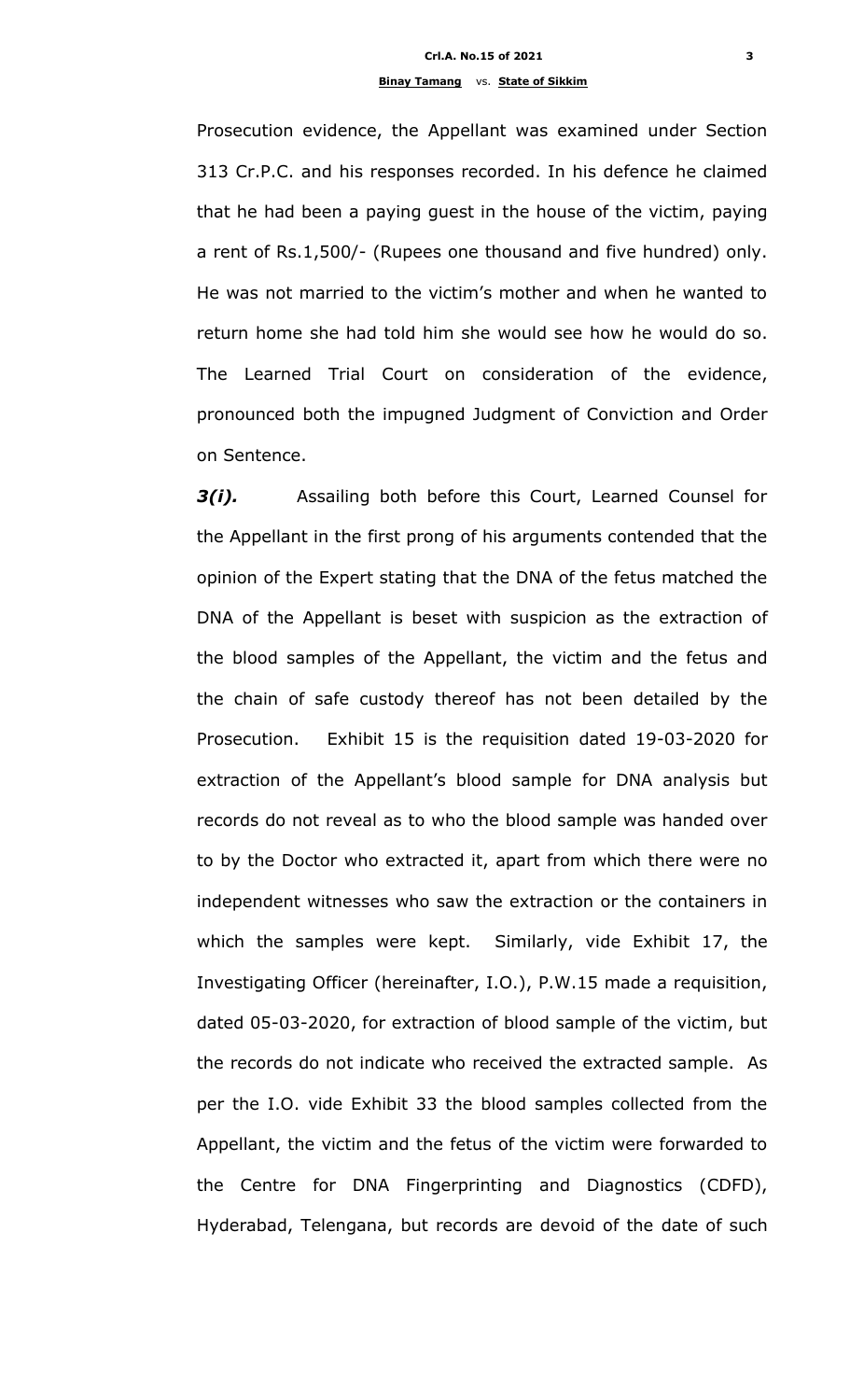forwarding, neither is there any evidence to show that the I.O. sealed the alleged samples, thus rendering the root of the Prosecution story suspicious.

*(ii)* In the second prong of his arguments, it was contended that although the FIR Exhibit 8 was "lodged" against an unknown person, but it immediately came to be 'registered' against the Appellant sans proof of preliminary enquiry by the Police to indicate the complicity of the Appellant, hence, there was a concerted effort by the Prosecution to falsely implicate the Appellant.

*(iii)* In the third prong of his arguments, it was urged that the age of the victim remained unproved as the Birth Certificate, Exhibit 7 was merely handed over by P.W.3, the victim's mother, to the Police without adhering to the procedure prescribed for such seizure. For the foregoing reasons, the Prosecution has failed to prove its case beyond a reasonable doubt and the impugned Judgment on Conviction and Order on Sentence deserve to be set aside.

*4.* While conceding that the investigation was indeed shoddy and lacking, Learned Public Prosecutor however canvassed that the Court even in such a circumstance cannot acquit the Appellant as the DNA report supports the Prosecution case and the victim by her consistent statements both under Section 164 Cr.P.C. and her deposition in the Court, has established the Prosecution case. Consequently, the impugned Judgment of Conviction and Order on Sentence require no interference. In support of his contention, he placed reliance on *Veerendra* vs. *State of Madhya Pradesh*<sup>1</sup> wherein it was *inter alia* held

1

 $1$  2022 SCC OnLine SC 622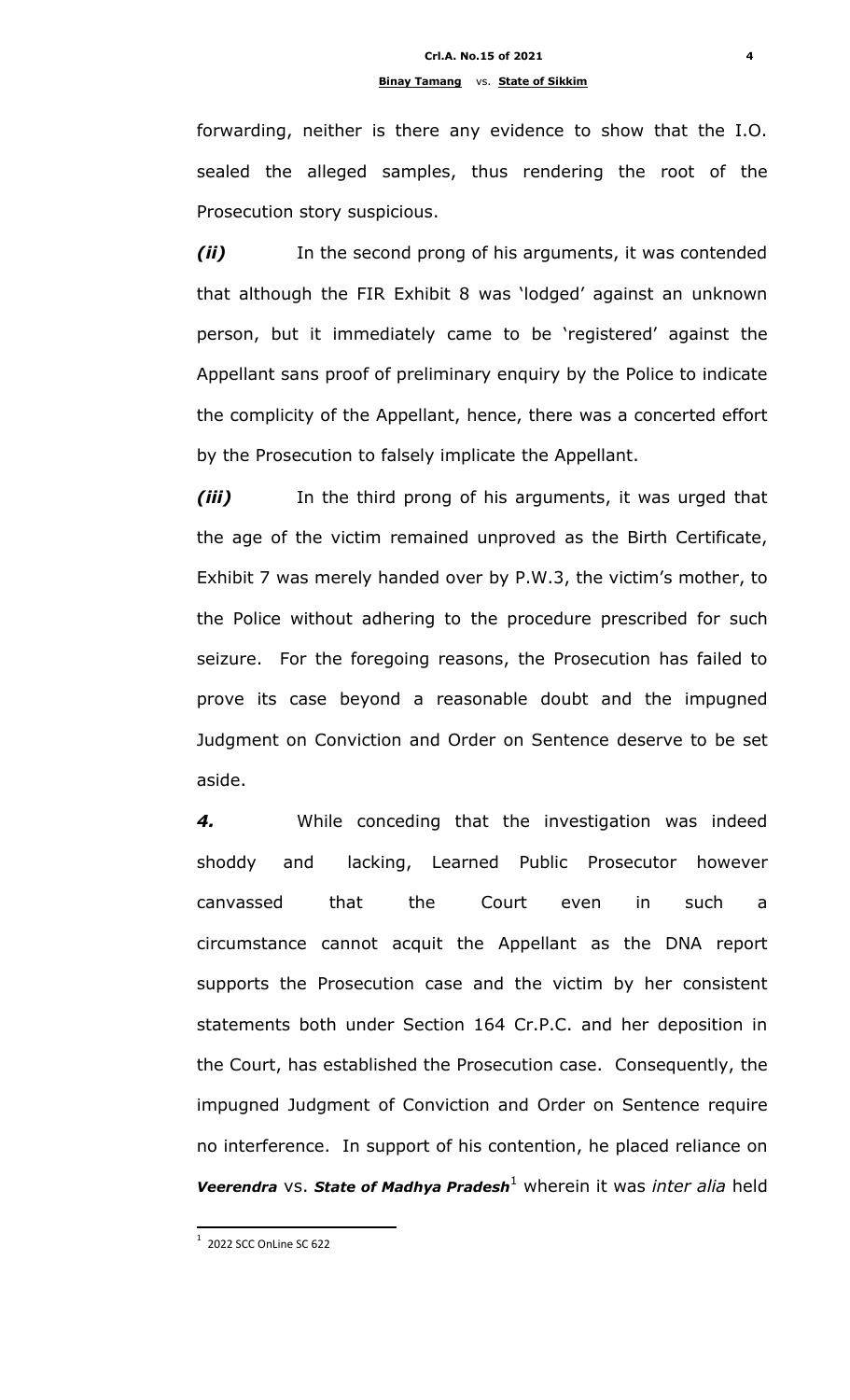that there can be no doubt with respect to the position that a fair investigation is necessary for a fair trial, hence it is the duty of the investigating agency to adhere to the prescribed procedures in the matter of investigation and thereby to ensure a fair, competent and effective investigation. However, the accused is not entitled to an acquittal solely on ground of defects or shortcomings in investigation.

*5.* The submissions of Learned Counsel which were heard *in extenso* have been afforded due consideration and the records minutely perused.

*6.* The question that falls for consideration before this Court is; Whether the Appellant a 39 year old male had sexually assaulted the victim, aged about 13 years?

*7(i)* To determine this question, we may carefully examine the evidence of the Prosecution witnesses. As per P.W.4, the victim, a student of Class VIII, her step father the Appellant, used to force himself on her and sexually assaulted her every time when her mother was away from home, including Saturdays and Sundays when her mother would be out for work and the victim would be alone at home. In December, 2019 (her evidence was recorded on 06-07-2020) when her mother and sisters had gone to Darjeeling her step father raped her in their house during the day time, when no one was at home. When she resisted his advances he used to shout at her and she was too frightened to confide to anyone about the incidents. She went on to state that earlier in the year when her mother had gone to Rorathang (a place in East Sikkim) and her elder sisters had gone for their morning walk, then too, the Appellant raped her in the house. A few days later, she began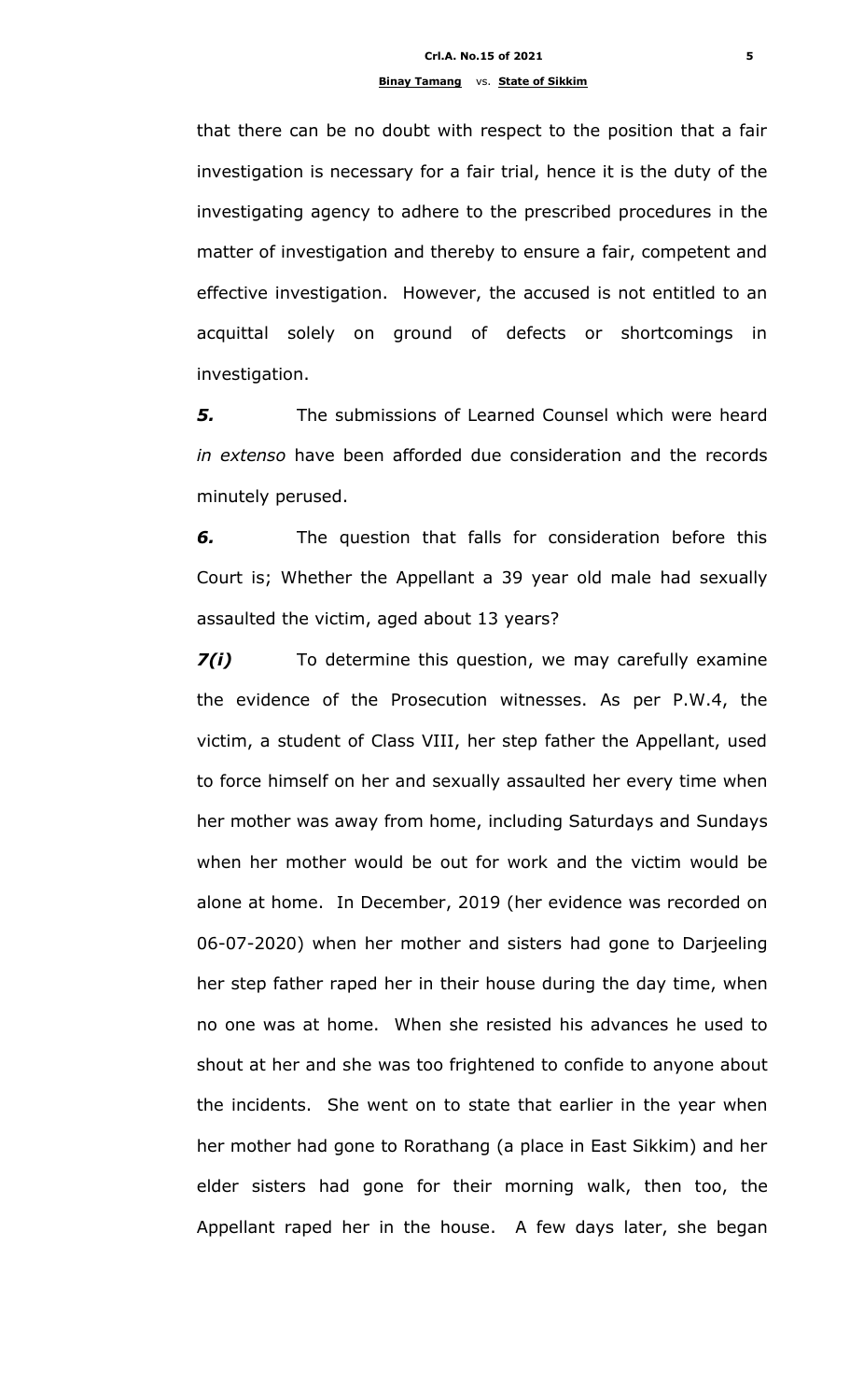running a fever so she called her elder sisters who were working in the fields and told them that she was unwell. When they returned from work in the evening they took her to the Hospital where she was given medication and told to return to the Hospital in the morning. The next morning as she was still unwell, her sisters came and collected her from School and took her to the Hospital where she informed them that she had also missed her period (menstrual cycle). Her urine test was conducted, and her test for pregnancy was positive. When the Doctor enquired from her as to who was responsible for her condition she named her step father. She went on to state that the Appellant used to frequently touch her body in a "bad way" (indicating her chest and back). Later, after the doctor informed the Police she was again medically examined and her statements also recorded. The victim was shown her Section 164 Cr.P.C. statement in which she identified Exhibit 2 as the questionnaire and her right thumb impression marked Exhibit 2(b) on the document. She also identified Exhibit 1 as her statement and her RTIs marked on the said document. The statements given by the victim were not demolished under crossexamination. Exhibit 1, her Section 164 Cr.P.C. statement was recorded by the concerned Magistrate after the Magistrate examined her and was satisfied that the statements were being made voluntarily by her. Her deposition in the Court is duly corroborated by her statement under Section 164 Cr.P.C.

*(ii)* P.W.2 the Doctor of the District Hospital examined the victim on 11-02-2020 at around 2.50 p.m. The victim gave a history of sexual assault by her step father in the month of December, 2019 and on examining her, P.W.2 found the victim's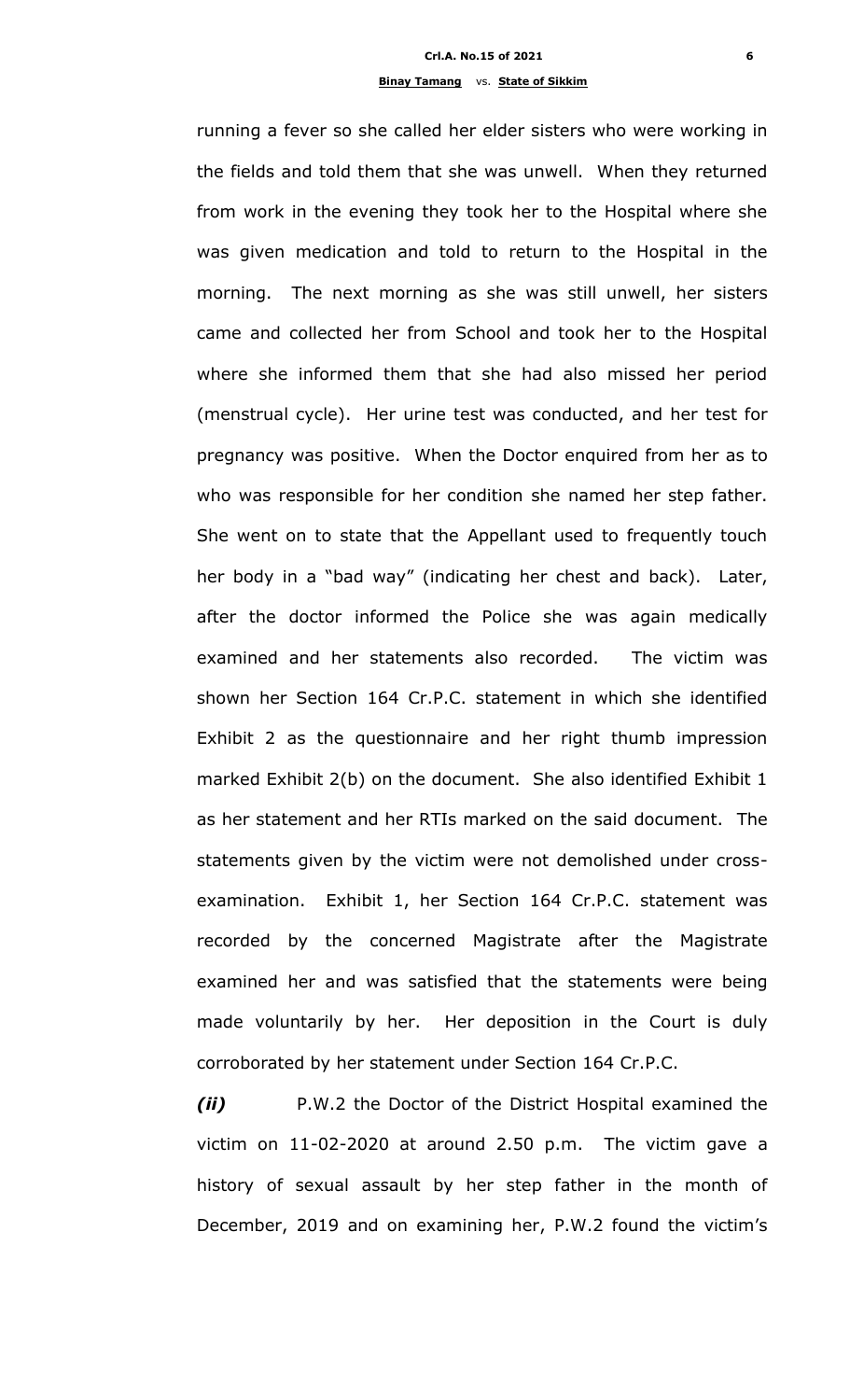uterus enlarged, indicating pregnancy of 14 to 16 weeks. P.W.5, the Doctor in-charge of the concerned PHC at the relevant time, supported the evidence of P.W.4 with regard to the victim being found pregnant on conducting a pregnancy test, consequent upon which she lodged the FIR, Exhibit 8.

*(iii)* P.W.8 the elder sister of the victim would testify that she had taken the victim P.W.4 to the Hospital being indisposed and after P.W.4 was medically examined and her urine tested, she was found to be pregnant. Initially, when P.W.8 and P.W.5 enquired from the victim as to who was responsible for the pregnancy she refused to answer but on coaxing, she revealed the Appellant"s complicity. P.W.8 identified Exhibit 7 as the Birth Certificate of the victim which was seized vide document Exhibit 16 and handed over to the Police. These facts withstood the test of cross-examination.

*(iv)* P.W.3, the victim"s mother testified that the victim was born on "08-11-2006" and she identified Exhibit 7 as her Birth Certificate. Along with P.W.3, the authenticity of Exhibit 7 was vouched for by the evidence of P.W.6, P.W.11 and P.W.13. As per P.W.6 the Headmaster of the School which the victim was attending, the victim was admitted to the School in 2013 in Class I and it was the first School attended by her. When the Police requested him to authenticate the date of birth of the victim as per the school records, he checked the Admission Register Exhibit 11 and found her date of birth recorded therein as "08-11-2006". P.W.11, the Compounder posted at the PHC testified that in 2017 he was given the responsibility of preparing the Births and Deaths Certificates at the PHC by the Chief Medical Officer, District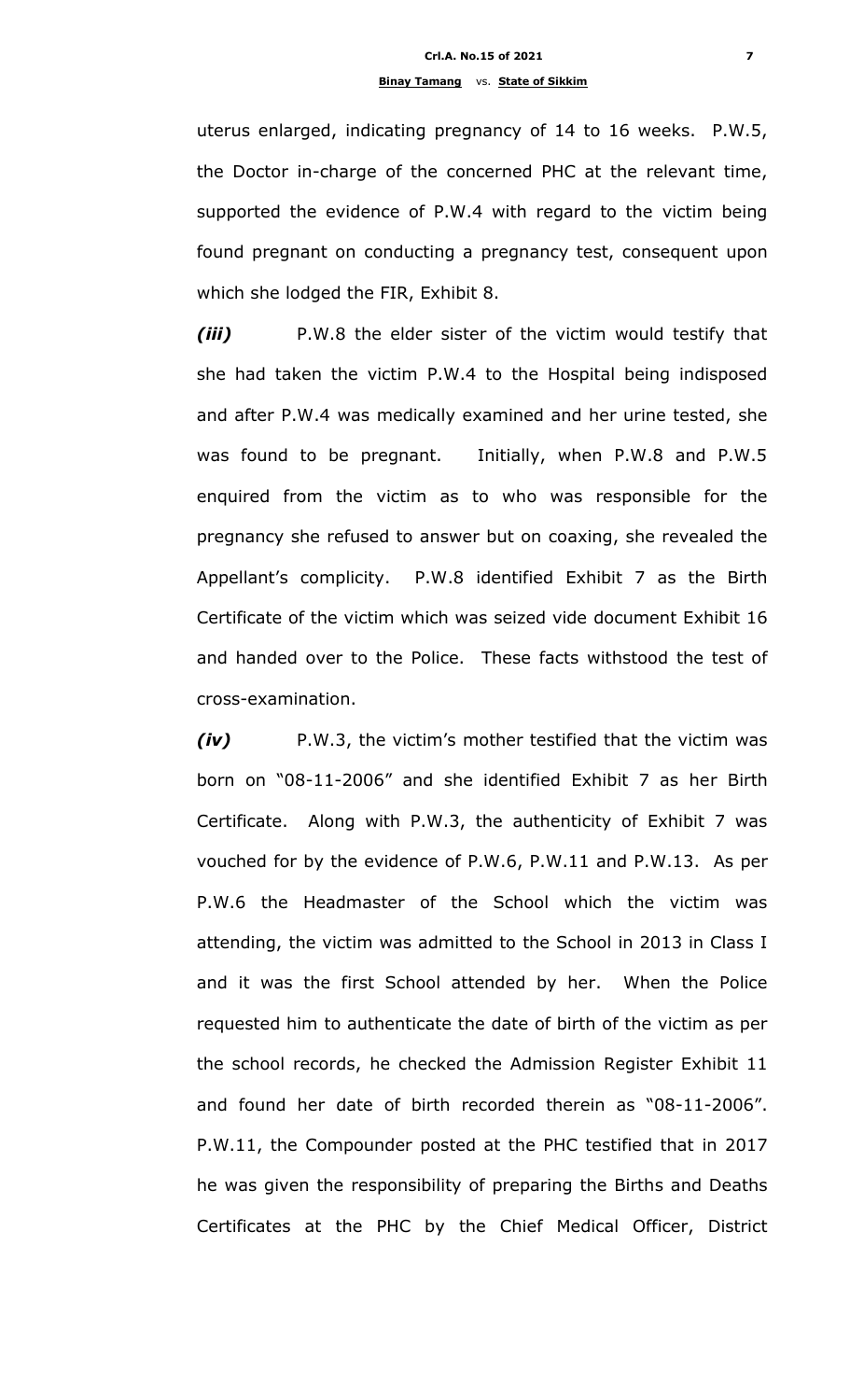Hospital. On 24-02-2020, on the requisition of the concerned Police Station he went through the Birth records, Exhibit 19, at the PHC and found that the victim's date of birth was recorded as "08-11-2006", vide Registration No.564/RBD/2006. P.W.13 also vouched for the date of birth of the victim stating that he had issued Exhibit 7 on 13-11-2006 when he was posted at the concerned PHC as the Medical Officer (I/C)-cum-Registrar. His evidence could not be decimated in cross-examination. The documentary evidence pertaining to the victim"s age supported by the evidence of P.W.3, 6, 11, 13 prove beyond reasonable doubt that the victim was born on "08-11-2006". Hence, even if the argument of Learned Counsel for the Appellant that the procedure for seizure was not followed is considered and Exhibit 7 disregarded, the other evidence establish beyond any doubt the age of the victim as about 13 years.

*(v)* The Counsellor of the District Child Protection Unit under the Integrated Child Protection Scheme was examined as P.W.9. He counselled the victim on 12-02-2020. She narrated the history of sexual assault perpetrated on her by the Appellant. The evidence of P.W.9 indicated that the victim consistently narrated the events of sexual assault as stated in her deposition. His evidence stood the test of cross-examination.

*8(i).* P.W. 15, the I.O. deposed that a requisition was made to the Medico-Legal Consultant, STNM Hospital, P.W.10, for extraction of the blood from the fetus of the victim which was later received from P.W.10 in a packed and sealed envelope, as also the blood sample of the victim. He exhibited the requisition Exhibit 17 and identified his signature thereon. The requisition dated 05-03-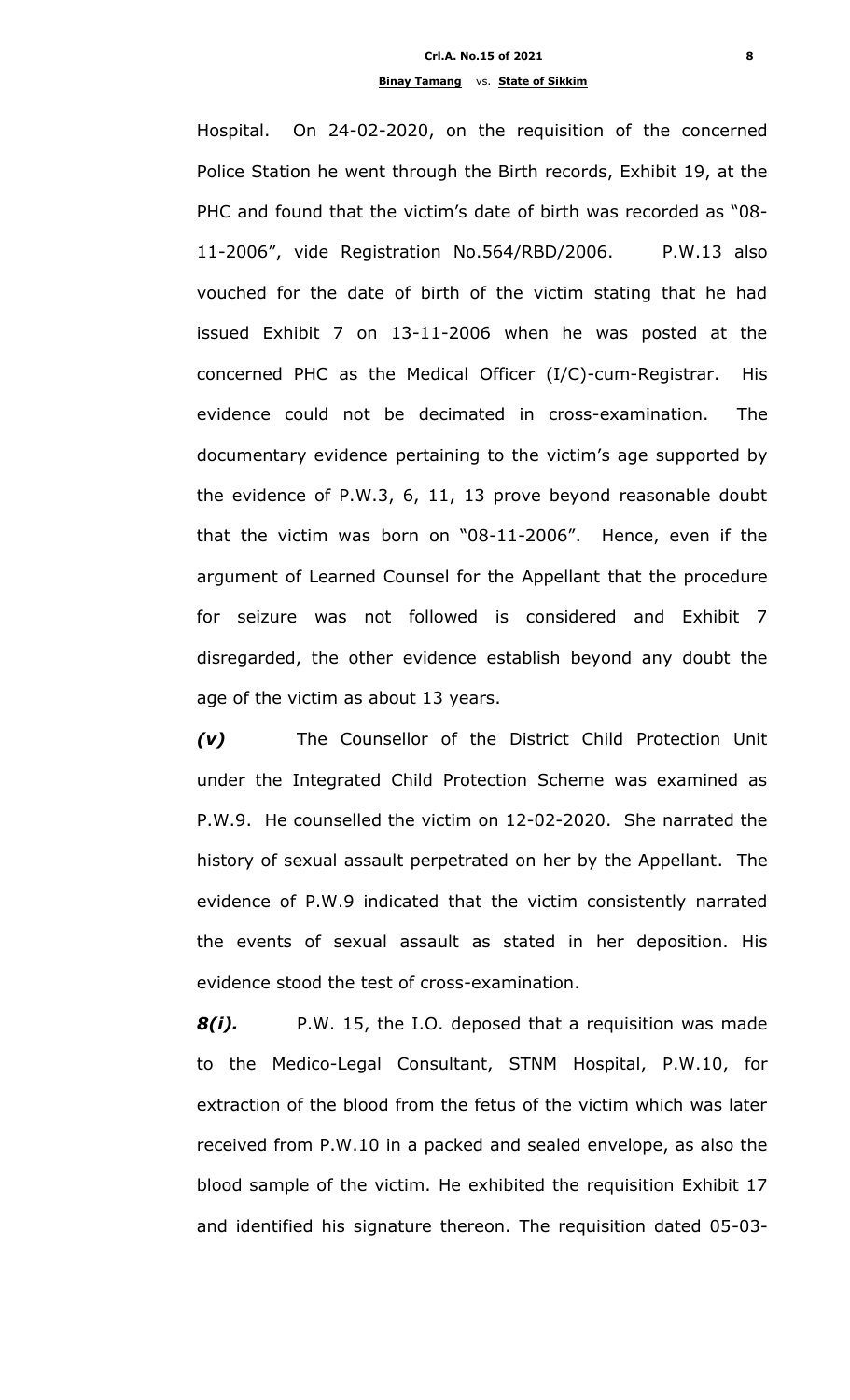2020 is addressed to the Medico Legal Consultant of the STNM Hospital, by the I.O., duly endorsed by P.W.10 on the same date, acknowledging receipt. P.W.10, the Medico-Legal Consultant, STNM Hospital, deposed that on the requisition of P.W.15 he extracted the blood samples of both the fetus and the victim, for DNA analysis. The identification form of the victim, Exhibit 18 bearing his signature with details of blood extraction done by him was also identified by him. During cross-examination, it was not even suggested to P.W.10 that the blood samples were not kept in safe custody. Exhibit 18 is an identification form of CDFD, Hyderabad. It is signed by both P.W.10 and P.W.15, with the date 05-03-2020 endorsed under the signature of P.W.10.

*(ii)* The blood sample of the Appellant was extracted for DNA profiling, at the District Hospital Namchi, South Sikkim, as per P.W.15 and handed over to her by Dr. Leena D. Pradhan, P.W.7 in a small box which was packed and sealed. The requisition Exhibit 15 addressed by her to the Medical Officer, Namchi District Hospital, dated 19-03-2020, was identified by her and bore an endorsement by P.W.7 of the receipt thereof, on 09-03-2020 itself. P.W.7 supported the evidence of P.W.15 in the context of requisition for collection of blood sample of the Appellant. She accordingly extracted approximately 5 ml of blood from the Appellant and handed it over to the police and while doing so affixed her signature on the back of the sealed packet. She also identified Exhibit 14 as the blood identification form bearing her signature, with the date 19-03-2020 reflected therein and the signature of P.W.15.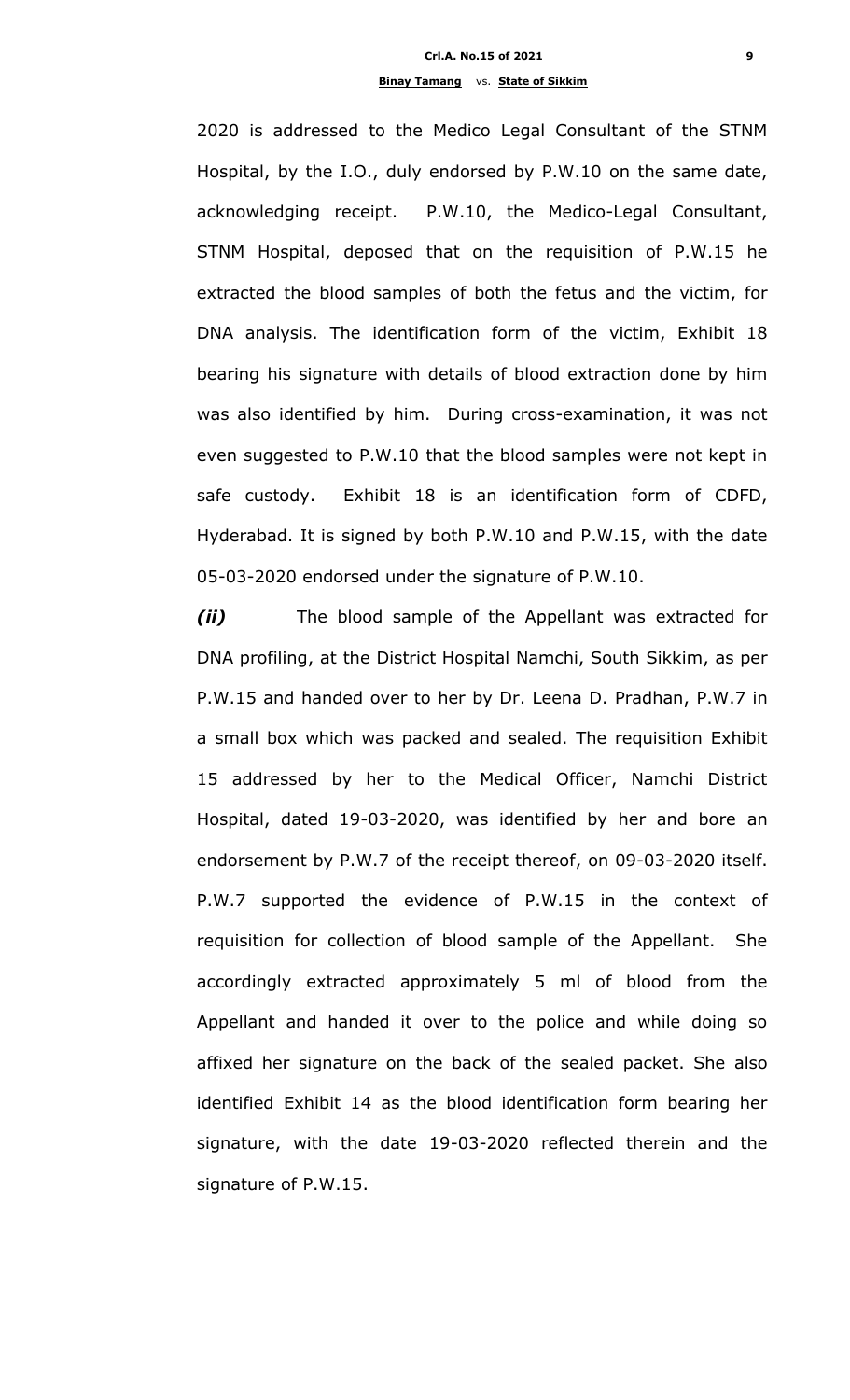*(iii)* According to P.W.15, the I.O., the blood samples could not be forwarded to the CDFD, Hyderabad, as the concerned authority could not receive it due to the lockdown, but it was sent after the lockdown vide Exhibit 33, the forwarding letter, in a box which was packed and sealed. The report of the CDFD, Hyderabad, is marked as Exhibit 23. Pursuant thereto, as per P.W.15, supplementary Charge-Sheet was filed. The cross-examination by the defence does not falsify the evidence of the I.O.

*(iv)* P.W.14 the DNA examiner in the laboratory of the CDFD, Hyderabad deposed that on 28-12-2020 the Case Exhibits was brought to CDFD along with forwarding letter dated 24-12- 2020 and they received the blood samples for DNA Finger Printing in a sealed condition. On performing the DNA test, he concluded that the Appellant is the biological father of the fetus and the victim its biological mother. Nothing substantial was brought out in his cross-examination to contradict the evidence on this aspect. It was not even suggested to P.W.14 that the samples sent for DNA analysis had not been sealed and packed.

There is, therefore, nothing in the case records which would suggest either improper extraction, preservation or tampering of the blood samples.

**9(i).** In Sandeep vs. State of Uttar Pradesh<sup>2</sup> it was contended that improper preservation of the fetus would have resulted in a wrong report to the effect that the accused was found to be the biological father of the fetus received from the deceased. The Supreme Court considered the deposition of the Junior Scientific Officer of the Central Forensic Laboratory which brought out the

1

<sup>&</sup>lt;sup>2</sup> (2012) 6 SCC 107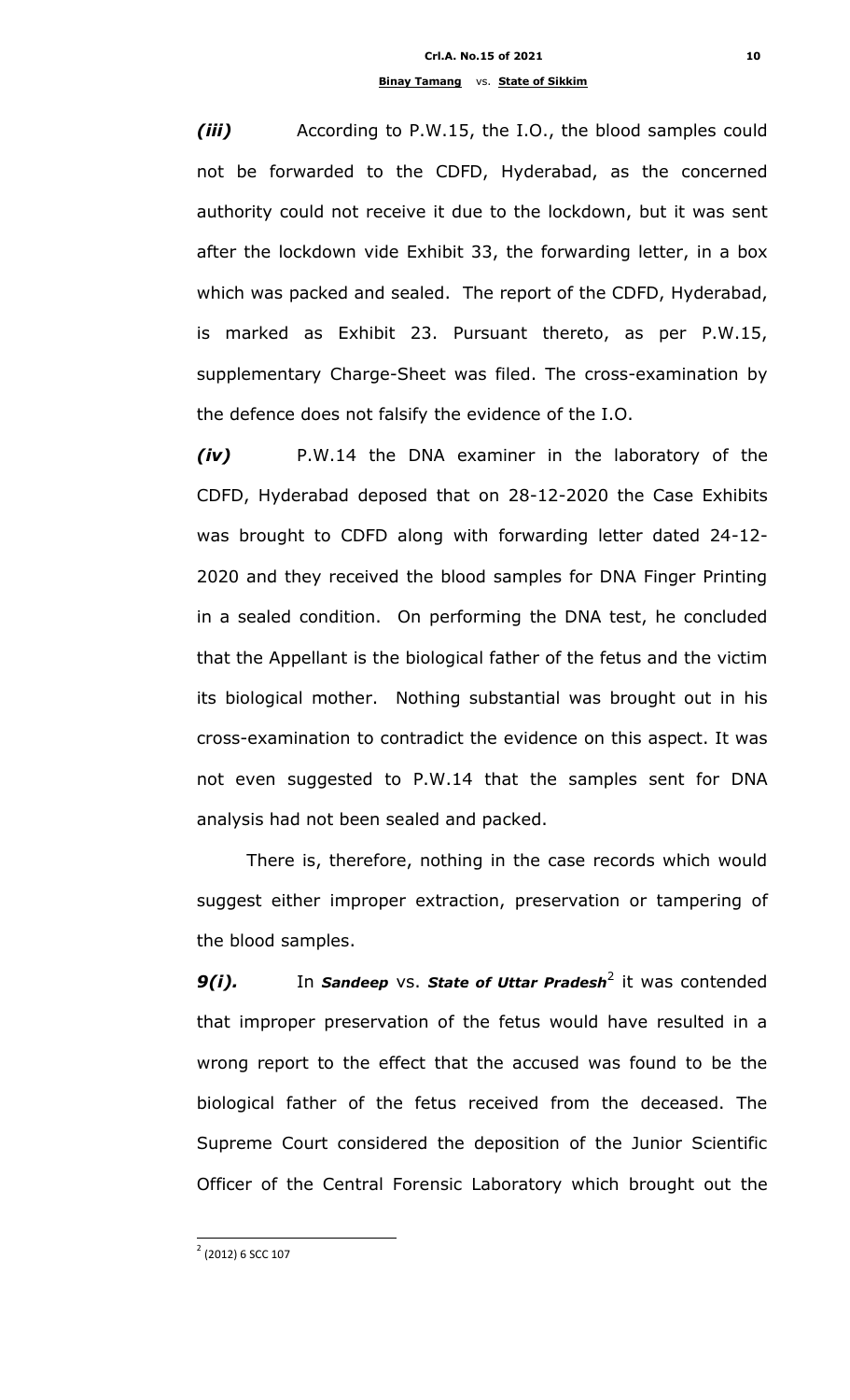fact that the blood samples of the accused had been received by him and necessary test was conducted, based on which the reports were forwarded. The test confirmed that the accused was the biological father of the fetus. The Supreme Court also noted the fact that the expert had stated that the sample had been received in a sealed condition. It was held that since the submission of improper preservation was not supported by any relevant material on record and the appellant had not been able to substantiate the argument with any supporting material, there was no substance in it.

*(ii)* In *State* vs. *Navjot Sandhu*<sup>3</sup> the Supreme Court dealt with the challenge to the truth of the recoveries of the phone, on the ground that no independent witnesses were required to witness the recovery. The Learned Counsel had relied on the decision in *Sahib Singh* vs. *State of Punjab*<sup>4</sup> and *Kehar Singh* vs. *State (Delhi*  Admn.)<sup>5</sup> to show that in the absence of independent witnesses being associated with search the seizure cannot be relied upon. The Supreme Court held that no such inflexible proposition was laid down in those cases. In *Sanjay* vs. *State (NCT of Delhi)*<sup>6</sup> it was observed that, the fact that no independent witnesses were associated with recoveries is not a ground to disbelieve the Prosecution. Of course, close scrutiny of evidence is imperative in such circumstances. The Supreme Court further held that there is no law that the evidence of police officials in regard to seizure ought to be discarded.

**.** 

<sup>&</sup>lt;sup>3</sup> (2005) 11 SCC 600

<sup>4</sup> (1996) 11 SCC 685

<sup>5</sup> (1988) 3 SCC 609

<sup>6</sup> (2001) 3 SCC 190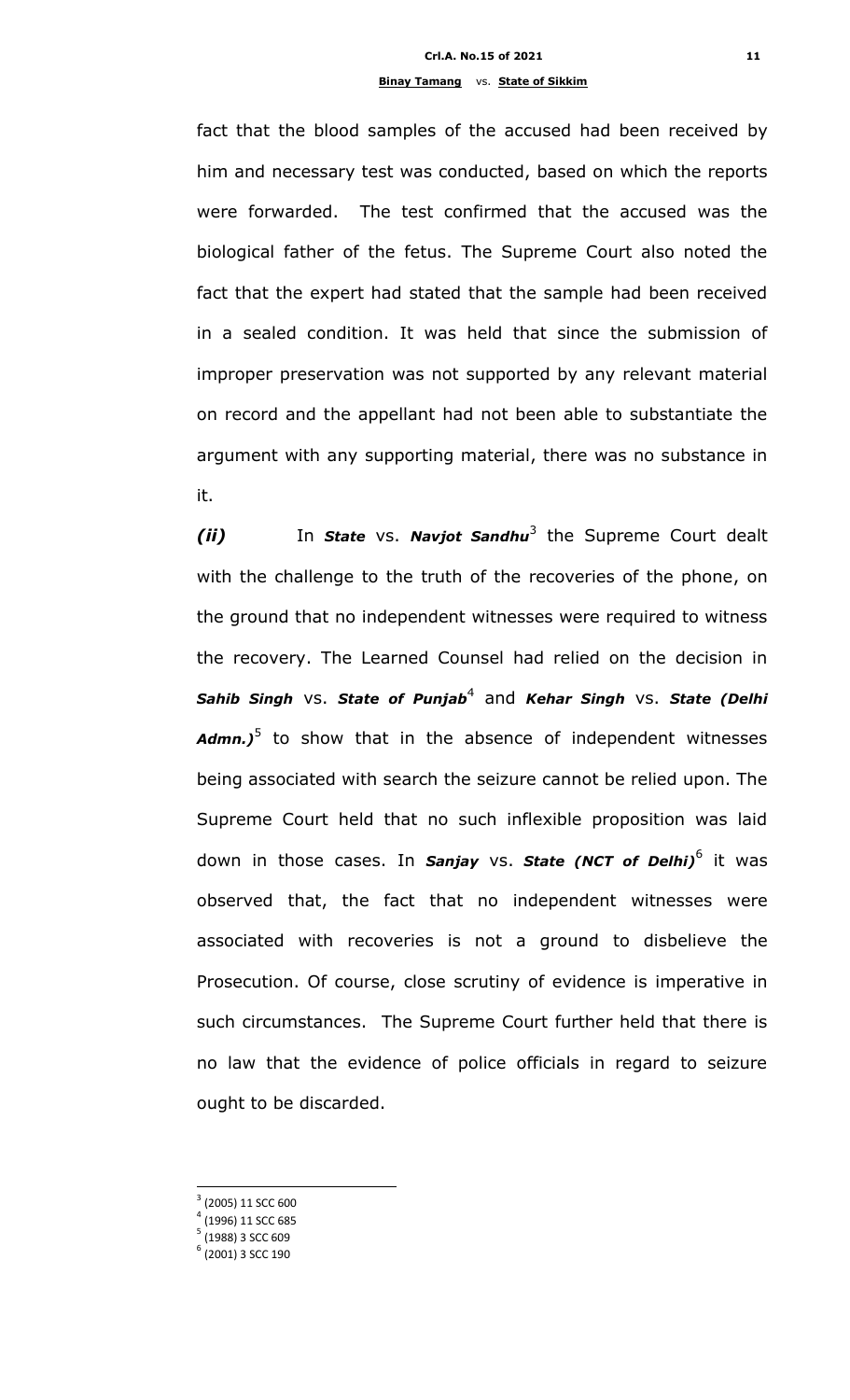*(iii)* In *Santosh Kumar Singh* vs. State<sup>7</sup> the Supreme Court repelled the argument that the vaginal swabs and slides taken from the dead body at the time of the post-mortem examination had been tampered with and there was some suspicion with regard to the blood samples taken by the Doctor and the DNA report too could not be relied, upon as farfetched as it meant that not only the investigating agency, but the Doctors who had taken the vaginal swabs and slides, the Doctors and other staff who had drawn the blood samples and the Scientist had all conspired to harm the Appellant.

*10.* In the instant case, the evidence of the victim regarding the incidents of sexual assaults also inspire confidence. It is settled law that the sole evidence of the victim suffices in such cases if the evidence is found to be of sterling quality. In *Rai*  Sandeep alias Deepu vs. State of NCT of Delhi<sup>8</sup> the Supreme Court while considering which witness would qualify as a sterling witness held as follows;

> **"22 [Ed.: Para 22 corrected vide Official Corrigendum No. F.3/Ed.B.J./48/2012 dated 18-8-2012.].** In our considered opinion, the "sterling witness" should be of a very high quality and calibre whose version should, therefore, be unassailable. The court considering the version of such witness should be in a position to accept it for its face value without any hesitation. To test the quality of such a witness, the status of the witness would be immaterial and what would be relevant is the truthfulness of the statement made by such a witness. What would be more relevant would be the consistency of the statement right from the starting point till the end, namely, at the time when the witness makes the initial statement and ultimately before the court. It should be natural and consistent with the case of the prosecution qua the accused. There should not be any prevarication in the version of such a witness. The witness should be in a position to withstand the crossexamination of any length and howsoever strenuous it may be and under no circumstance should give room for any doubt as to the factum of the occurrence, the persons involved, as well as the sequence of it. Such a version should have co-relation with each and every one of other supporting material such as the recoveries made, the weapons used, the manner of offence

**<sup>.</sup>** 7 (2010) 9 SCC 747

<sup>8</sup> (2012) 8 SCC 21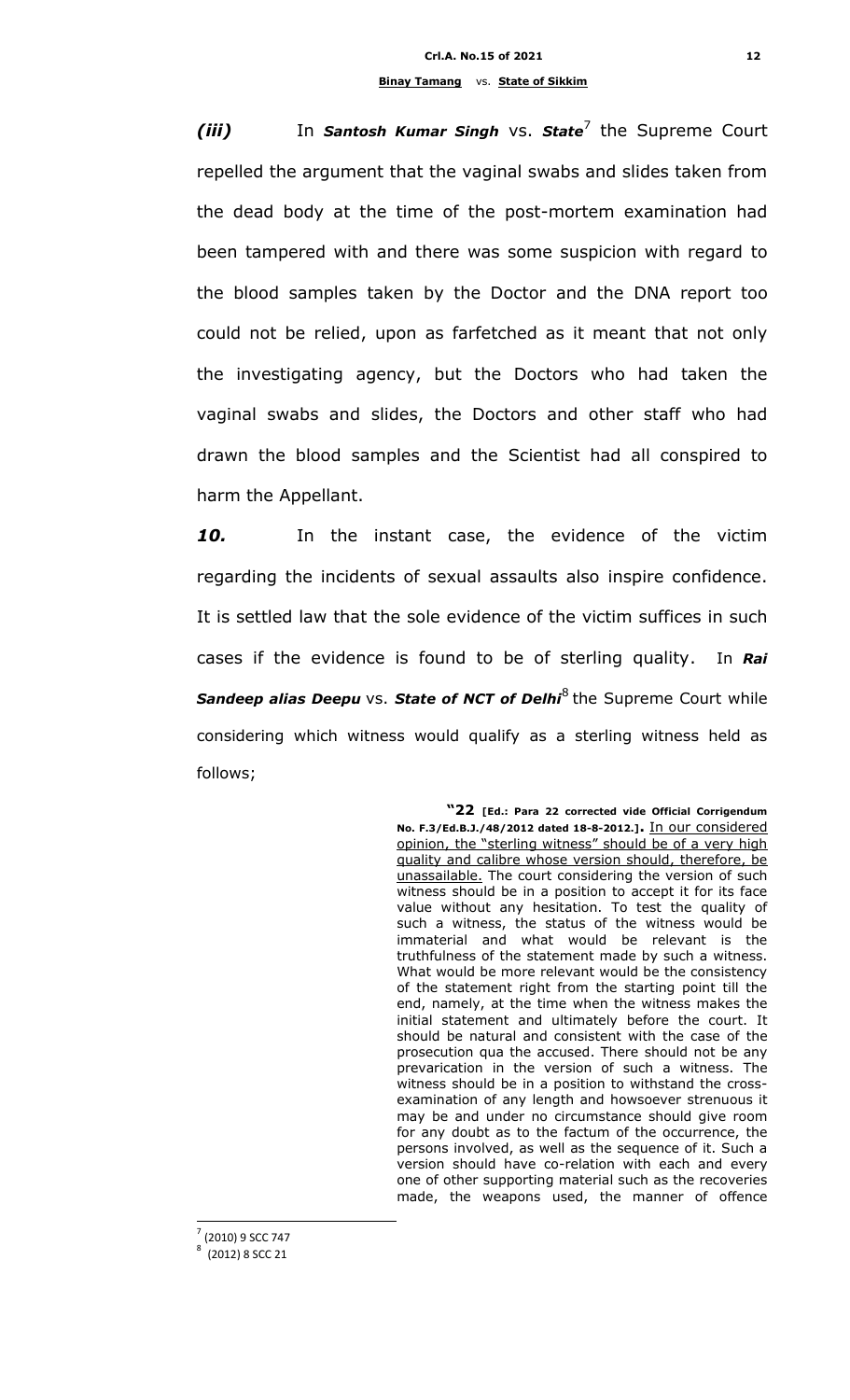#### **Binay Tamang** vs. **State of Sikkim**

committed, the scientific evidence and the expert opinion. The said version should consistently match with the version of every other witness. It can even be stated that it should be akin to the test applied in the case of circumstantial evidence where there should not be any missing link in the chain of circumstances to hold the accused guilty of the offence alleged against him. Only if the version of such a witness qualifies the above test as well as all other such similar tests to be applied, can it be held that such a witness can be called as a "sterling witness" whose version can be accepted by the court without any corroboration and based on which the guilty can be punished. To be more precise, the version of the said witness on the core spectrum of the crime should remain intact while all other attendant materials, namely, oral, documentary and material objects should match the said version in material particulars in order to enable the court trying the offence to rely on the core version to sieve the other supporting materials for holding the offender guilty of the charge alleged.**" [emphasis supplied]**

11. P.W.4 has consistently in her evidence before the Court as well as in her statement under Section 164 Cr.P.C. held that the Appellant had sexually assaulted her. Initially he had only touched her inappropriately (accordingly to her; bad touch), but thereafter committed penetrative sexual assault on her. The specifics of the incidents have also been consistent. Her evidence having withstood the cross-examination we find it to be of sterling quality.

12. Indeed, the investigation of the case suffers from flaws and defects but at the same time as pointed out in *Veerendra* (*supra*) the sole reason for interference with the Judgment of Conviction cannot be for the reason that there are defects or shortcomings in investigation when all other factors point to the guilt of the Appellant, especially the evidence of the victim. The Appellant cannot be entitled to an acquittal on such grounds.

13. In light of the entire foregoing discussions, we are of the considered opinion that the impugned Judgment of Conviction of the Learned Trial Court suffers from no infirmity, warrants no interference and is thereby upheld.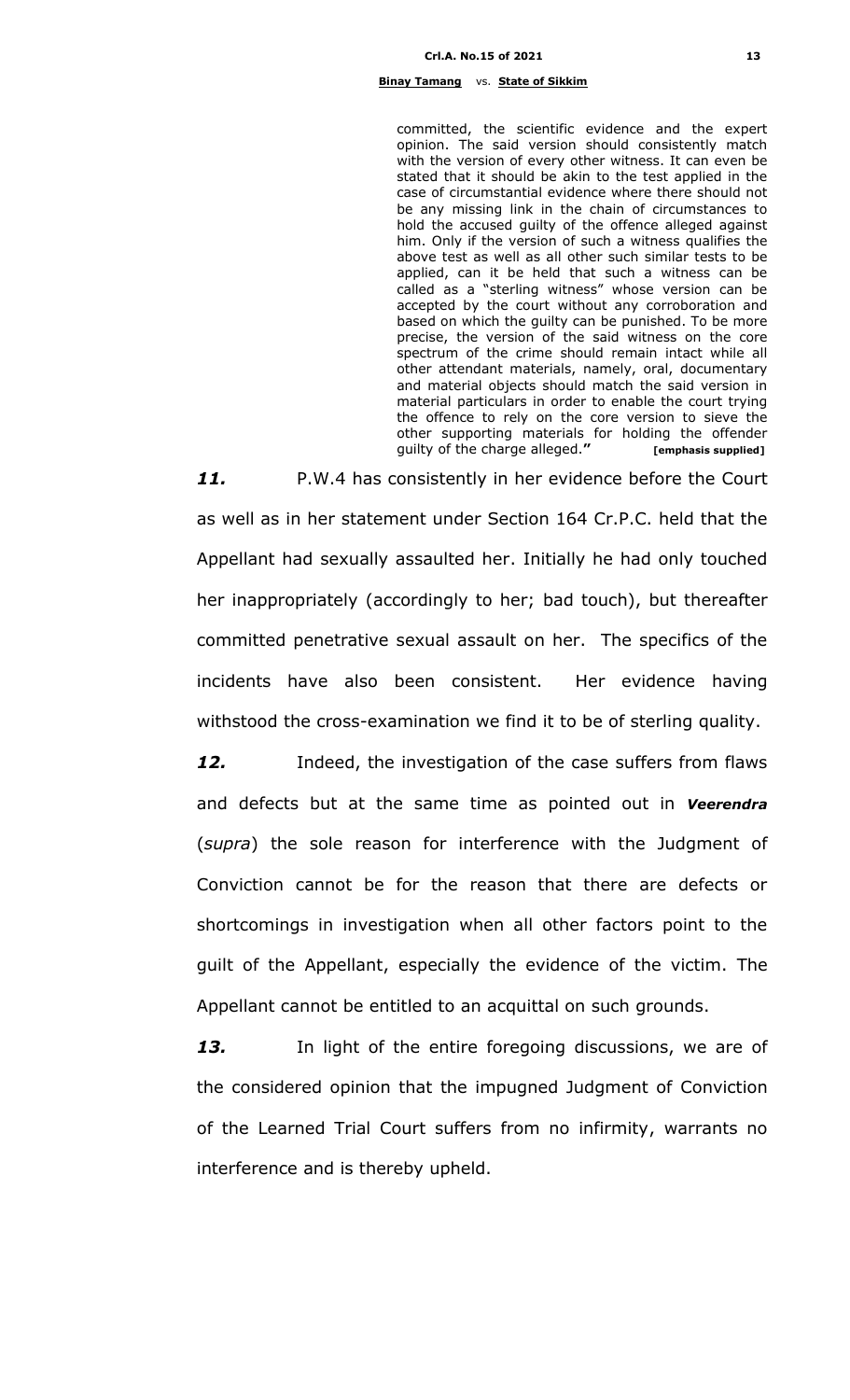*14.* Coming to the question of sentence, in *Guru Basavaraj alias Benne Settappa* vs. *State of Karnataka*<sup>9</sup> the Supreme Court while considering the sentences warranted under Section 324 of the IPC held *inter alia* that it is the duty of the Court to see that appropriate sentence is imposed regard being had to the commission of the crime and its impact on social order. The Supreme Court in *Gopal Singh* vs. **State of Uttarakhand**<sup>10</sup> also held that just punishment is a collective cry of the society. While the collective cry has to be kept uppermost in the mind, simultaneously the principle of proportionality between the crime and punishment cannot be totally brushed aside. The principle of just punishment is the bedrock of sentencing in respect of a criminal offence. A punishment should not be disproportionately excessive. The concept of proportionality allows a significant discretion to the Judge but the same has to be guided by certain principles. In certain cases, the nature of culpability, the antecedents of the accused, the factum of age, the potentiality of the convict to become a criminal in future, capability of his reformation and to lead an acceptable life in the prevalent milieu, the effect propensity to become a social threat or nuisance, and sometimes lapse of time in the commission of the crime and his conduct in the interregnum, bearing in mind the nature of the offence, the relationship between the parties and attractability of the doctrine of bringing the convict to the value-based social mainstream may be the guiding factors. That, there can neither be a straitjacket formula nor a solvable theory in mathematical exactitude. It would be dependent on the facts of the case and rationalised judicial

**.** 

<sup>9</sup> (2012) 8 SCC 734

<sup>10</sup> (2013) 7 SCC 545